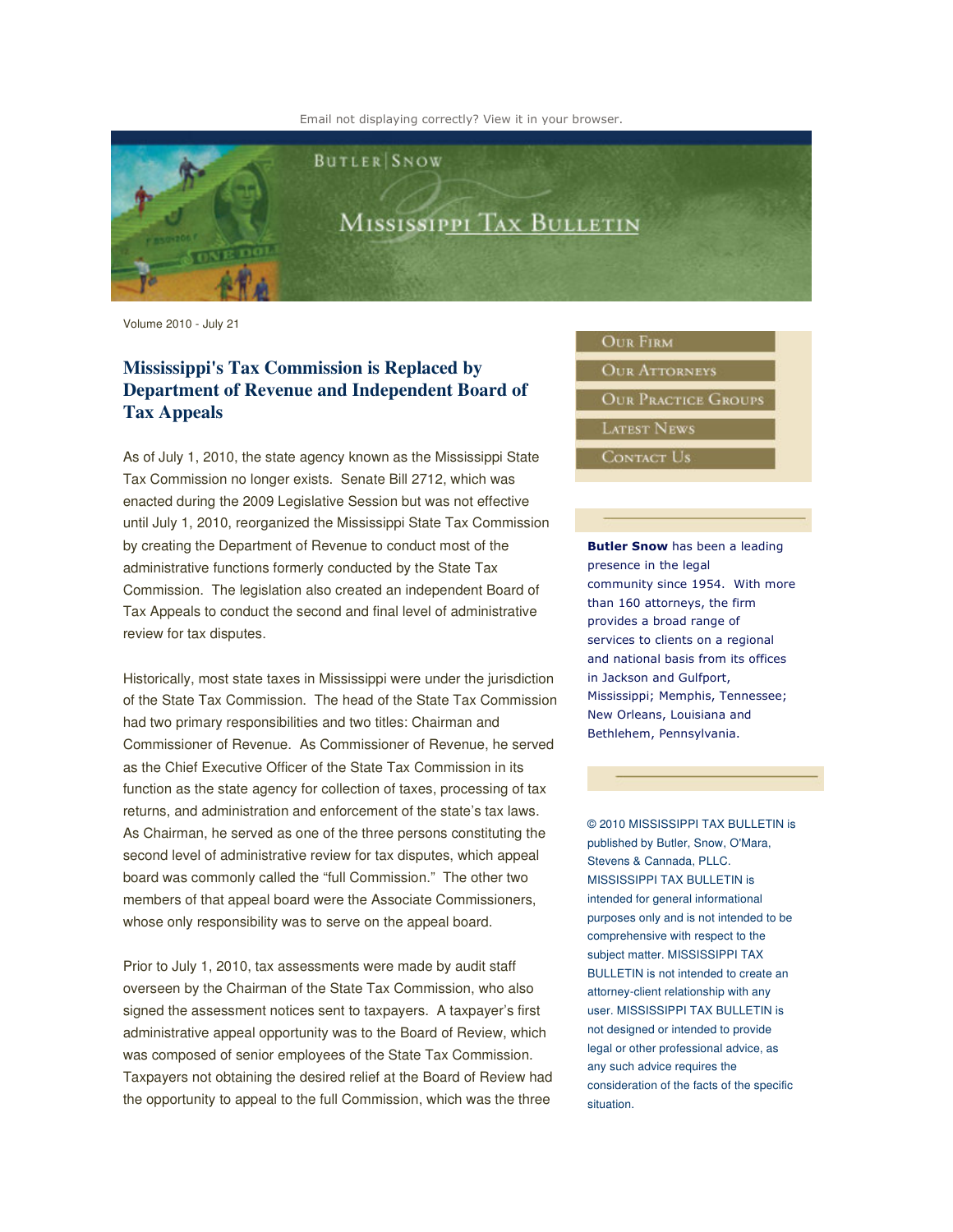person panel consisting of the Chairman and two Associate Commissioners.

The prior system for resolving Mississippi tax disputes created confusion, and the administrative appeals process lacked independence. The confusion resulted from the fact that the state's taxing agency and the second level of administrative review for tax disputes were both referred to as the "State Tax Commission." The lack of independence resulted from the fact that the Chairman oversaw the audit staff who made the assessments, signed the assessment notices, and then sat on the panel that heard the second administrative appeal of the assessments he had signed. Senate Bill 2712 cured these and other problems.

To provide independence and objectivity in the tax appeals process, Senate Bill 2712 divided the job of Chairman and Commissioner of Revenue into two separate positions, and it spun off the threemember appeal panel as a new state agency known as the Board of Tax Appeals "which shall not in any way be subject to the supervision or control of the Department of Revenue." The old State Tax Commission was renamed the Department of Revenue and, to avoid confusion, the name "State Tax Commission" will no longer be used.

The chief executive officer of the revamped Department of Revenue is the Commissioner of Revenue. He may be reappointed to serve additional six-year terms at the discretion of the Governor. The Commissioner of Revenue may not be removed during an unexpired term except by impeachment.

The new Board of Tax Appeals serves exclusively as an independent appeals board to hear taxpayer appeals coming from the Board of Review. The appeal board consists of a Chairman and two associate members, who are appointed by the Governor for staggered six-year terms. The Board of Tax Appeals is required to have an Executive Director who is licensed to practice law and must have a familiarity with the tax appeals process. Hearings before the Board of Tax Appeals will continue to be informal using relaxed rules of evidence, and no record will be made of the hearing.

Ed Morgan, who previously served as Chairman and Commissioner of Revenue of the State Tax Commission, has been appointed as the first Commissioner of Revenue of the Department of Revenue. Janet Mann, who previously served as Deputy Director of Audit and Recovery for the Mississippi Division of Medicaid, has been appointed as the first Chair of the Board of Tax Appeals. Sam Polk, who

If you no longer wish to receive this publication, please click on the UNSUBSCRIBE link at the bottom of this e-mail.

FREE BACKGROUND INFORMATION IS AVAILABLE UPON REQUEST.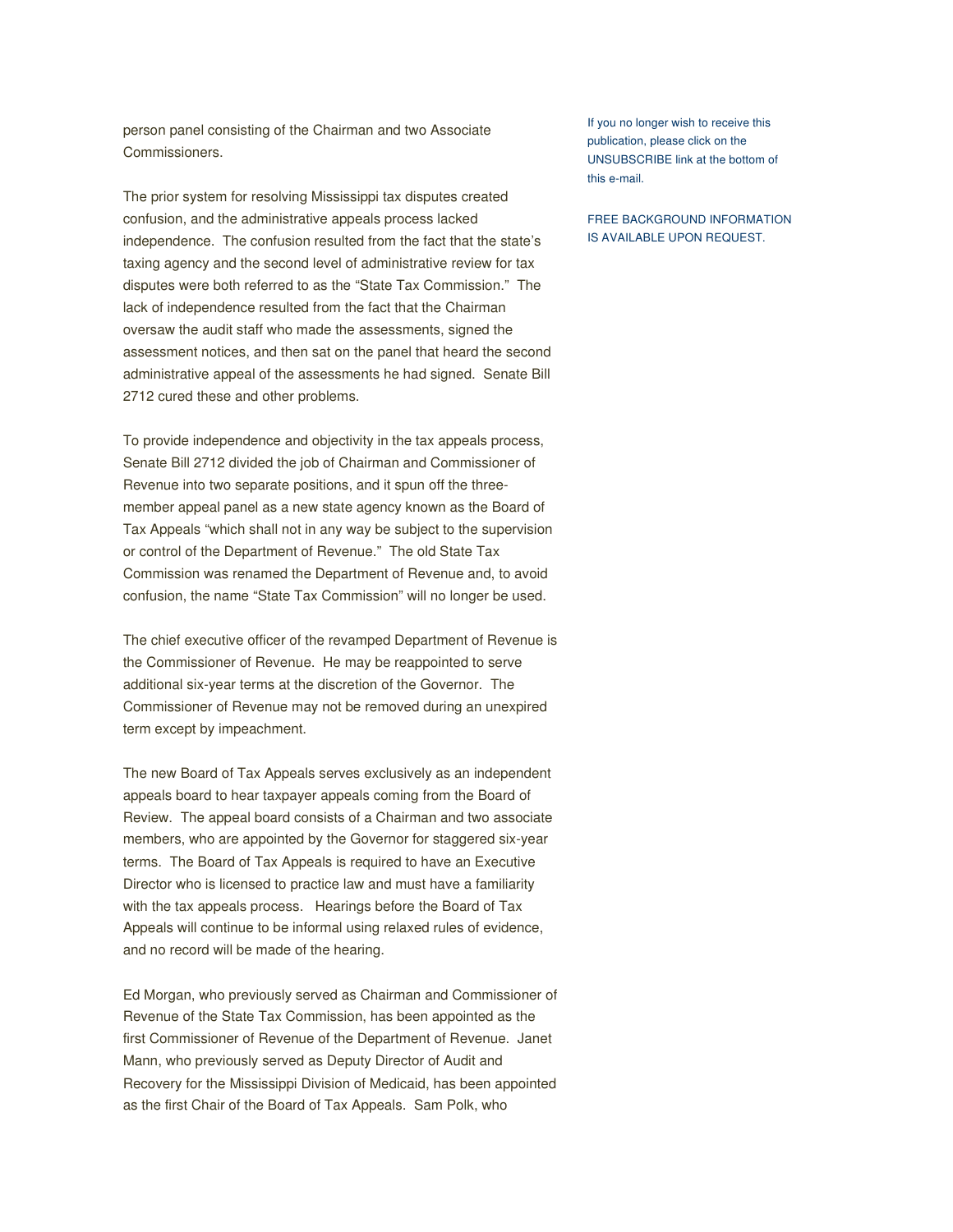previously served as Commission Secretary for the State Tax Commission, will serve as the Executive Director of the Board of Tax Appeals.

Under prior law, only the taxpayer had the right to appeal an adverse decision of the full Commission to a court for judicial review of the assessment. Under the new law, the Department of Revenue also has the authority to appeal a decision of the Board of Tax Appeals in favor of the taxpayer. If both the agency and the taxpayer appeal a decision of the Board of Tax Appeals, then the cases will be consolidated, and the Chancery Court where the taxpayer filed the appeal will have jurisdiction of the case. Judicial review of decisions of the Board of Tax Appeals will continue to be de novo proceedings and the court is required to "conduct a full evidentiary judicial hearing on the issues raised."

Under the prior law, taxpayers were required to post a bond of twice the amount of disputed tax in order to seek judicial review. This "payto-play" requirement was a very real impediment to some taxpayers seeking judicial review of their tax case. Importantly, Senate Bill 2712 reduced the amount of the required appeal bond to 50% of the amount of tax in dispute. In addition, the new law allows the court to reduce or waive the bond requirement upon motion, hearing, and a finding that the interests of the state to obtain payment of the tax are otherwise protected.

Under the prior law, appeals of tax assessments were required only 30 days after notice of the assessment. Effective July 1, 2010, that statutory notice period is extended for most tax matters to 60 days.

Senate Bill 2712 heralds a new day of independence in the administrative review of tax assessments in Mississippi, and otherwise corrects inadequacies in the tax appeal system.

## **Contact Us**



• Paul Varner is a member of the firm's Business Services Group and leads the firm's Tax Group. His practice includes a wide array of taxation issues, including state and local taxation, tax planning and tax dispute resolution. Paul can be contacted via e-mail at paul.varner@butlersnow.com. He is licensed to practice in Mississippi.